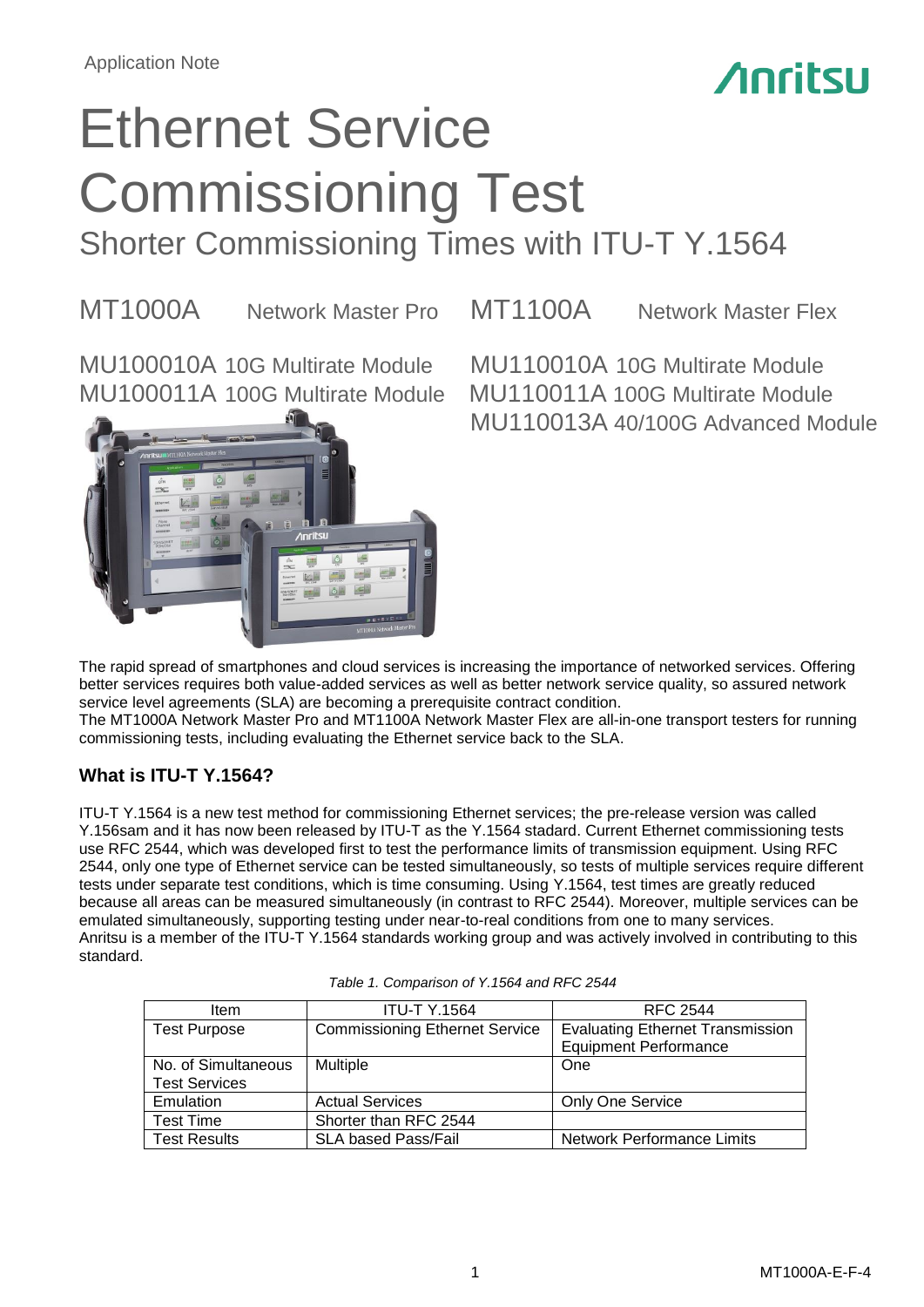

*Fig. 1. Shorter Test Times*

ITU-T Y.1564 consists of the following two tests.

**•** Service Configuration Test

This test is for quickly confirming the end-to-end configuration; it defines the CIR (Committed Information Rate), EIR (Excess Information Rate), Traffic policing, CBS (Committed Burst Size), and EBS (Excess Burst Size), and measures the following items for all configured service traffic:

IR (Information Rate) FTD (Frame Transfer Delay) FDV (Frame Delay Variation) FLR (Frame Loss Rate)



*Fig.2. Service Configuration Test*



The time duration of this test is based on the M.2110 standard and it sends all configured service simultaneously at the CIR to confirm all traffic can be sent and checks IR, FTD, FDV, FLR, and AVAIL (Availability) simultaneously.



*Fig. 3. Service Performance Test*

## **Applications**

The MT1000A and MT1100A Ethernet service commissioning test function supports up to 8 services in accordance with the Y.1564 standard.

The commissioning test is executed by two testers using the local unit to remotely control the far end unit. Additionally, it can also be performed by one tester using a remote loopback device.



*Fig. 4. Local/Remote Control One-Way Test Fig. 5. Loopback Device Round-Trip Test*

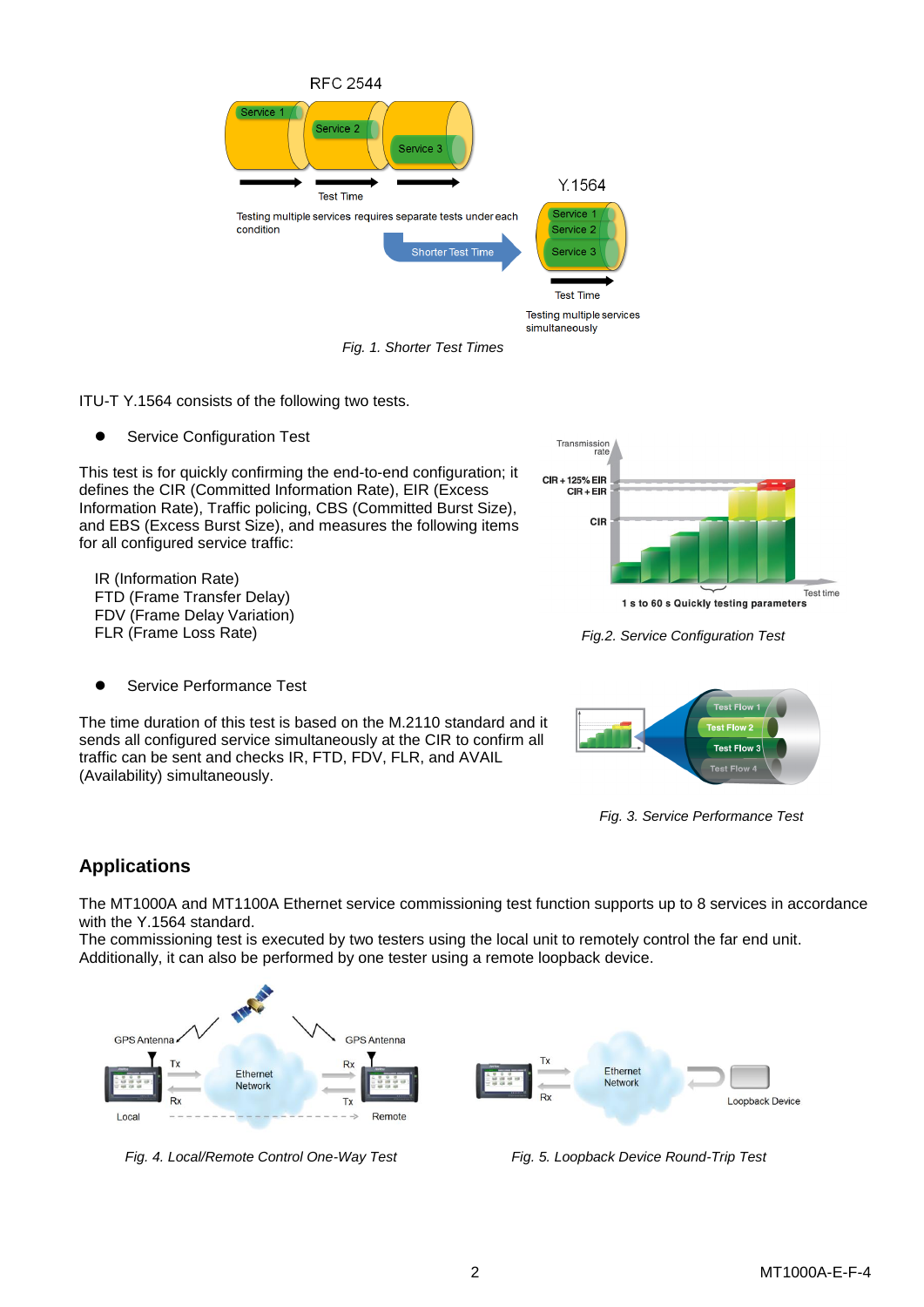## *Test Parameter Settings*

The service traffic profile is determined based on the service quality. Profiles are provided with preset voice, video and data settings to simplify parameter input.





*Fig. 6. Profile Selection (Voice/Video/Data) Fig. 7. Bandwidth Settings*

The service acceptance criteria can be set based on the SLA requirements or expected test results.

|                                                                      | Application Selector        |                    | Ш                       |                |
|----------------------------------------------------------------------|-----------------------------|--------------------|-------------------------|----------------|
| Control                                                              |                             | <b>Services</b>    |                         |                |
| $\blacktriangleright$ Enabled                                        | Service :                   | Voice              | Copy To                 | D              |
| Profile Bandwidth Service Acceptance Criteria Color Aware Frame Size |                             |                    |                         |                |
| Traffic policing margin:                                             |                             | 0.00               | Mbps                    | $\overline{P}$ |
| Frame transfer delay:                                                |                             | 70.000             | ms                      | ă.             |
| Frame delay variation:                                               |                             | 20.000             | ms                      |                |
| Frame loss rate:                                                     |                             | $1.00E - 03$       |                         |                |
| AVAII -                                                              |                             | 100                | %                       | х              |
| <b>SAT (Y.1564)</b>                                                  | <b>TEST</b><br><b>SETUP</b> | ₩<br><b>RESULT</b> | <b>BI WE V EX 14:21</b> | Ш              |

*Fig. 8. Service Acceptance Criteria Settings*

In addition, the Color Aware settings can be configured to confirm network priority control and the EMIX pattern with a mix of multiple frames can also be set per test stream.

|   |                              |                                                                      | Application Selector |               |                           | Ш       |    |
|---|------------------------------|----------------------------------------------------------------------|----------------------|---------------|---------------------------|---------|----|
|   |                              | Control                                                              |                      |               | <b>Services</b>           |         |    |
| 3 | $\blacktriangledown$ Enabled |                                                                      | Service :            | Data          |                           | Copy To | ⋗  |
|   |                              | Profile Bandwidth Service Acceptance Criteria Color Aware Frame Size |                      |               |                           |         |    |
|   | $\triangledown$ Enabled      |                                                                      |                      |               |                           |         | 7  |
|   | ) PCP                        |                                                                      |                      | IP DSCP       |                           |         | ě, |
|   | <b>DSCP</b>                  | Green:                                                               | 7                    |               | Yellow:                   | $\circ$ |    |
|   |                              |                                                                      |                      |               |                           |         |    |
|   |                              |                                                                      |                      |               |                           |         | x  |
|   |                              |                                                                      |                      |               |                           |         |    |
|   | Ⅲ.<br><b>SAT (Y.1564)</b>    | <b>SETUP</b>                                                         | <b>TEST</b>          | <b>RESULT</b> | <b>HO X D V D 4 14 26</b> |         | Ш  |

|                                                                      | Application Selector        |                 | Ш                                 |
|----------------------------------------------------------------------|-----------------------------|-----------------|-----------------------------------|
| Control                                                              |                             | Services        |                                   |
| $\blacktriangleright$ Enabled                                        | Service :                   | Data            | Copy To                           |
| Profile Bandwidth Service Acceptance Criteria Color Aware Frame Size |                             |                 |                                   |
| Constant                                                             | EMIX                        |                 |                                   |
| <b>EMIX</b> sequence                                                 |                             | abceg           |                                   |
| a.64                                                                 | h:128                       | c: 256          |                                   |
| d: 512                                                               | e: 1024                     | f: 1280         |                                   |
| q: 1518                                                              | h: MTU                      | u: User Defined |                                   |
| MTU size:                                                            | 1518                        | bytes           |                                   |
| User defined size:                                                   | 138                         | bytes           |                                   |
| <b>SAT (Y.1564)</b>                                                  | <b>TEST</b><br><b>SETUP</b> | <b>RESULT</b>   | <b>THE CHORA EX EX V EX 14:26</b> |

*Fig. 9. Color Aware Settings Fig. 10. EMIX Pattern Settings*

## *Test Results Summary*

Pressing the test Start button automatically executes the service configuration and service performance tests in sequence. The overall evaluation results are displayed when the tests are completed using easy to understand color coding. Detailed results screens are shown by selecting the desired button.



*Fig. 11. Test Results Summary*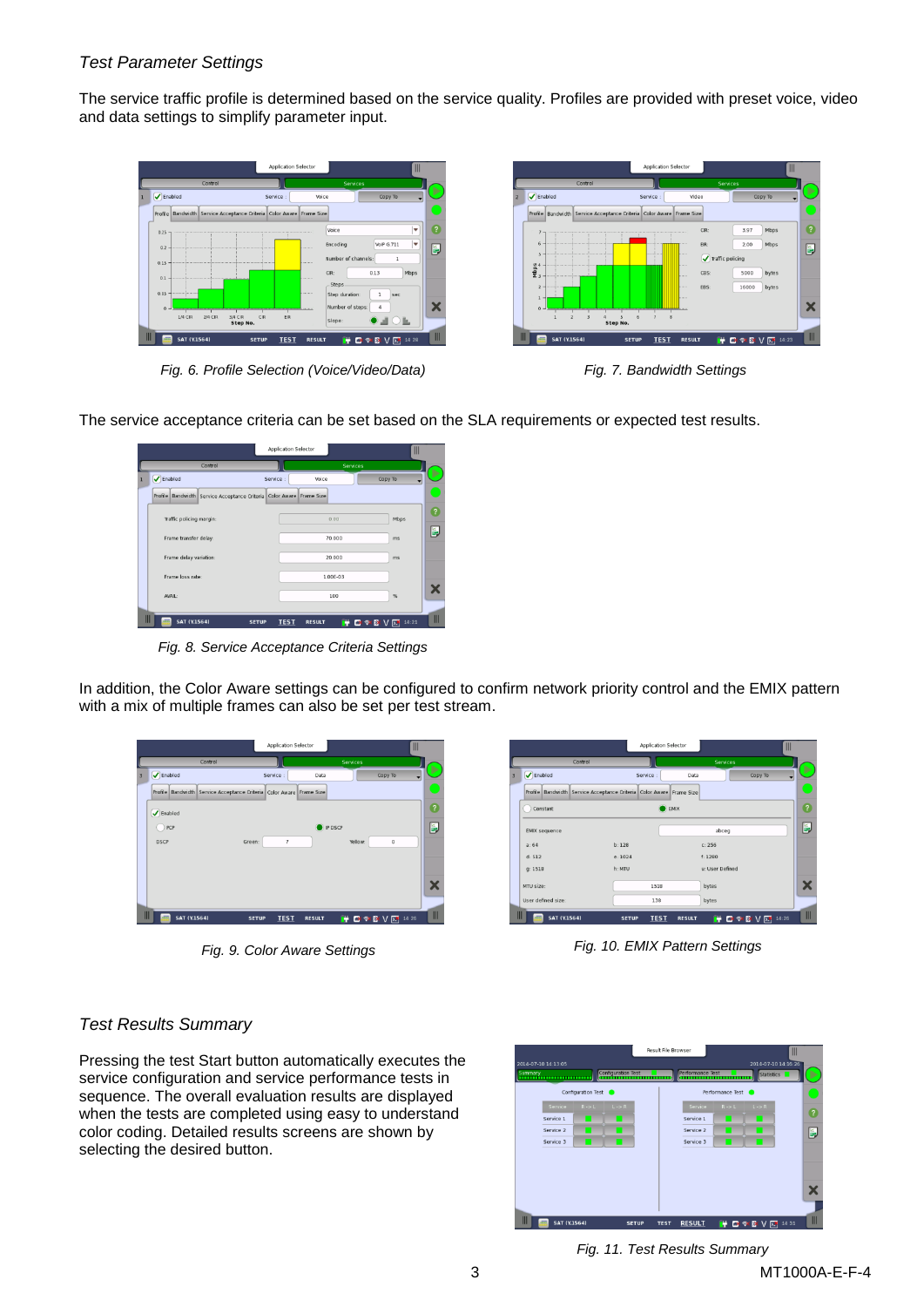## *Service Configuration Test Results*

The service configuration test results are color-coded to highlight any concerns as Pass (green) and Fail (red) bargraph and table displays. Detailed results are displayed by touching each relevant cell.



*Fig. 12. Service Configuration Test Results*

| Summary                               | <b>Configuration Test</b> |         | Performance Test   | ,,,,,,,,,,,,,,,,,,,,,,,,,, | Statistics    |
|---------------------------------------|---------------------------|---------|--------------------|----------------------------|---------------|
| Service                               | <b>IR</b><br>(Mbps)       | FL.     | <b>FTD</b><br>(ms) | FDV<br>(ms)                | Avail<br>(96) |
| Service 1                             | 0.13                      | $\circ$ | 0.109              | 0.001                      | 100           |
| Service 2                             | 3.97                      | $\circ$ | 0.118              | 0.000                      | 100           |
| Service 3                             | 50.00                     | $\circ$ | 0.111              | 0.005                      | 100           |
| Touch on each cell to see the details |                           |         |                    |                            |               |

*Fig. 13. Service Performance Test Results*

## *Service Performance Test Results*

The service performance test results are also color-coded as a Pass (green) and Fail (red) within the table display. Detailed results are displayed by touching each relevant cell.

## **Product Features**

- Tests traffic for up to 8 services simultaneously
- Accurate one-way delay measurements using GPS
- Emulate voice, video and data profiles
- Dual-port configuration supports two simultaneous Y.1564 tests to cut test times

## **Summary**

Using the MT1000A or MT1100A Y.1564 test assures fast and efficient SLA network service quality tests to support the continuing evolution and expansion of high-service-quality networks.

## **Ordering Information MT1000A Ordering Information MT1100A**

| Mainframe          |                              | Mainframe           |                                               |  |
|--------------------|------------------------------|---------------------|-----------------------------------------------|--|
| <b>MT1000A</b>     | Network Master Pro           | <b>MT1100A</b>      | <b>Network Master Flex</b>                    |  |
| <b>Test Module</b> |                              | <b>Test Modules</b> |                                               |  |
| MU100010A          | <b>10G Multirate Module</b>  | MU110010A           | <b>10G Multirate Module</b>                   |  |
| MU100011A          | 100G Multirate Module        | MU110011A           | 100G Multirate Module                         |  |
|                    |                              | MU110013A           | 40/100G Advanced Module                       |  |
| <b>Options</b>     |                              | Power Supply Module |                                               |  |
| MU100010A-001      | Up to 2.7G Dual Channel      | MU110001A           | Power Supply Module AC/DC                     |  |
| MU100010A-012      | Ethernet 10G Dual Channel    | MU110002A           | High Power Supply Module AC                   |  |
| MU100010A-012      | Ethernet 10G Dual Channel    | Options             |                                               |  |
| MU100011A-003      | Up to 10G Dual Channel       | MU110010A-001       | Up to 2.7G Dual Channel                       |  |
| MU100011A-013      | Ethernet 40G Single Channel  | MU110010A-012       | Ethernet 10G Dual Channel                     |  |
| MU100011A-015      | Ethernet 100G Single Channel | MU110011A/13A-013   | Ethernet 40G Single Channel                   |  |
| MU100011A-017      | Ethernet 25G Single Channel  | MU110011A/13A-014   | Ethernet 40G Dual Channel                     |  |
|                    |                              | . <del>.</del>      | -<br>$\sim$ 10000 $\sim$ $\sim$ $\sim$ $\sim$ |  |

| Mainframe                              |                              |  |  |  |
|----------------------------------------|------------------------------|--|--|--|
| MT1100A                                | Network Master Flex          |  |  |  |
| <b>Test Modules</b>                    |                              |  |  |  |
| MU110010A                              | <b>10G Multirate Module</b>  |  |  |  |
| MU110011A                              | 100G Multirate Module        |  |  |  |
| MU110013A                              | 40/100G Advanced Module      |  |  |  |
| Power Supply Module                    |                              |  |  |  |
| MU110001A<br>Power Supply Module AC/DC |                              |  |  |  |
| MU110002A                              | High Power Supply Module AC  |  |  |  |
| Options                                |                              |  |  |  |
| MU110010A-001                          | Up to 2.7G Dual Channel      |  |  |  |
| MU110010A-012                          | Ethernet 10G Dual Channel    |  |  |  |
| MU110011A/13A-013                      | Ethernet 40G Single Channel  |  |  |  |
| MU110011A/13A-014                      | Ethernet 40G Dual Channel    |  |  |  |
| MU110011A/13A-015                      | Ethernet 100G Single Channel |  |  |  |
| MU110013A-016                          | Ethernet 100G Dual Channel   |  |  |  |

*Note: Screen shots in this application note are made using the MT1000A. You can make similar screen shots with the MT1100A*